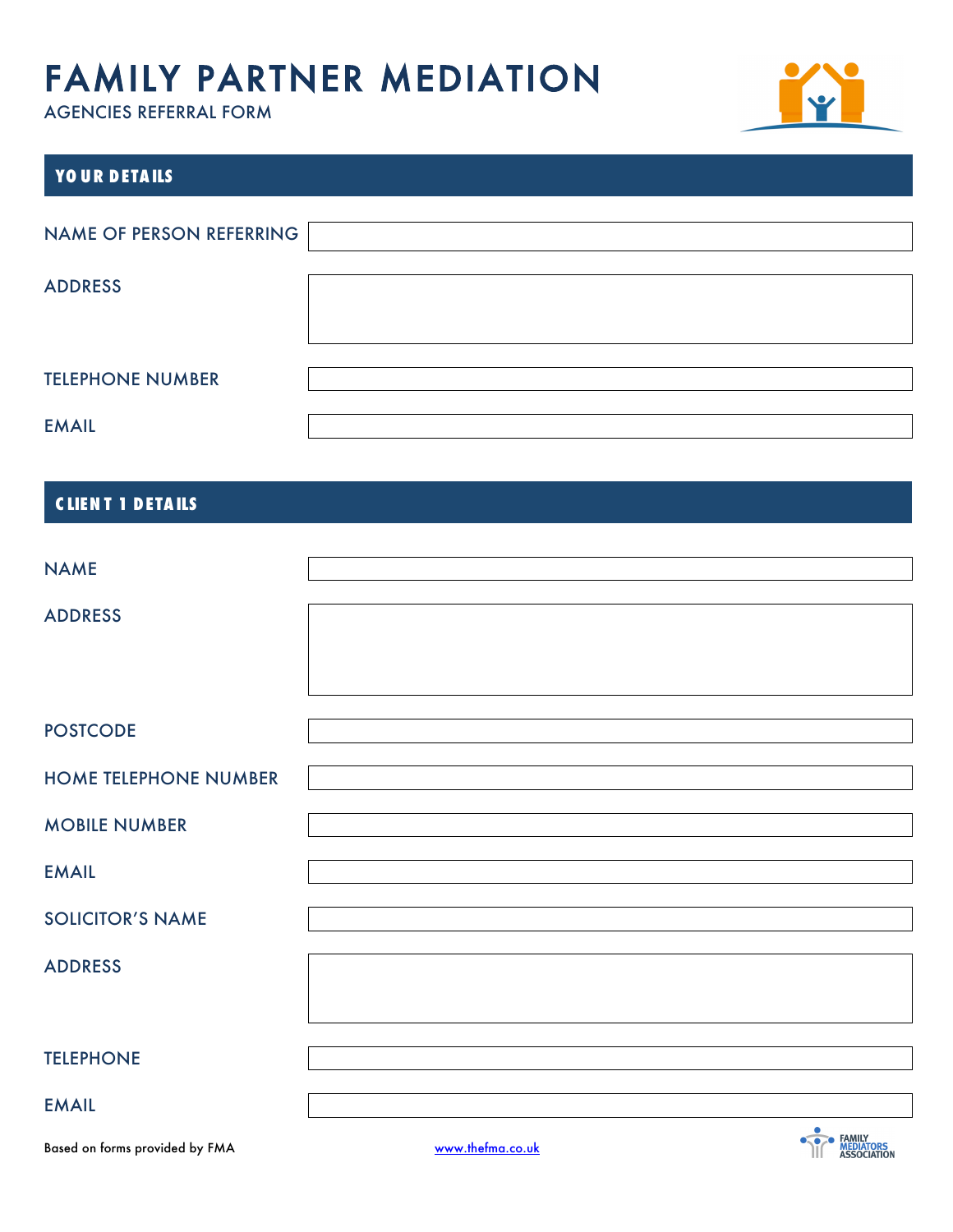

| <b>CLIENT 2 DETAILS</b>      |  |
|------------------------------|--|
|                              |  |
| <b>NAME</b>                  |  |
| <b>ADDRESS</b>               |  |
|                              |  |
|                              |  |
|                              |  |
| <b>POSTCODE</b>              |  |
| <b>HOME TELEPHONE NUMBER</b> |  |
|                              |  |
| <b>MOBILE NUMBER</b>         |  |
| <b>EMAIL</b>                 |  |
| <b>SOLICITOR'S NAME</b>      |  |
|                              |  |
| <b>ADDRESS</b>               |  |
|                              |  |
|                              |  |
|                              |  |
| <b>TELEPHONE</b>             |  |
| <b>EMAIL</b>                 |  |

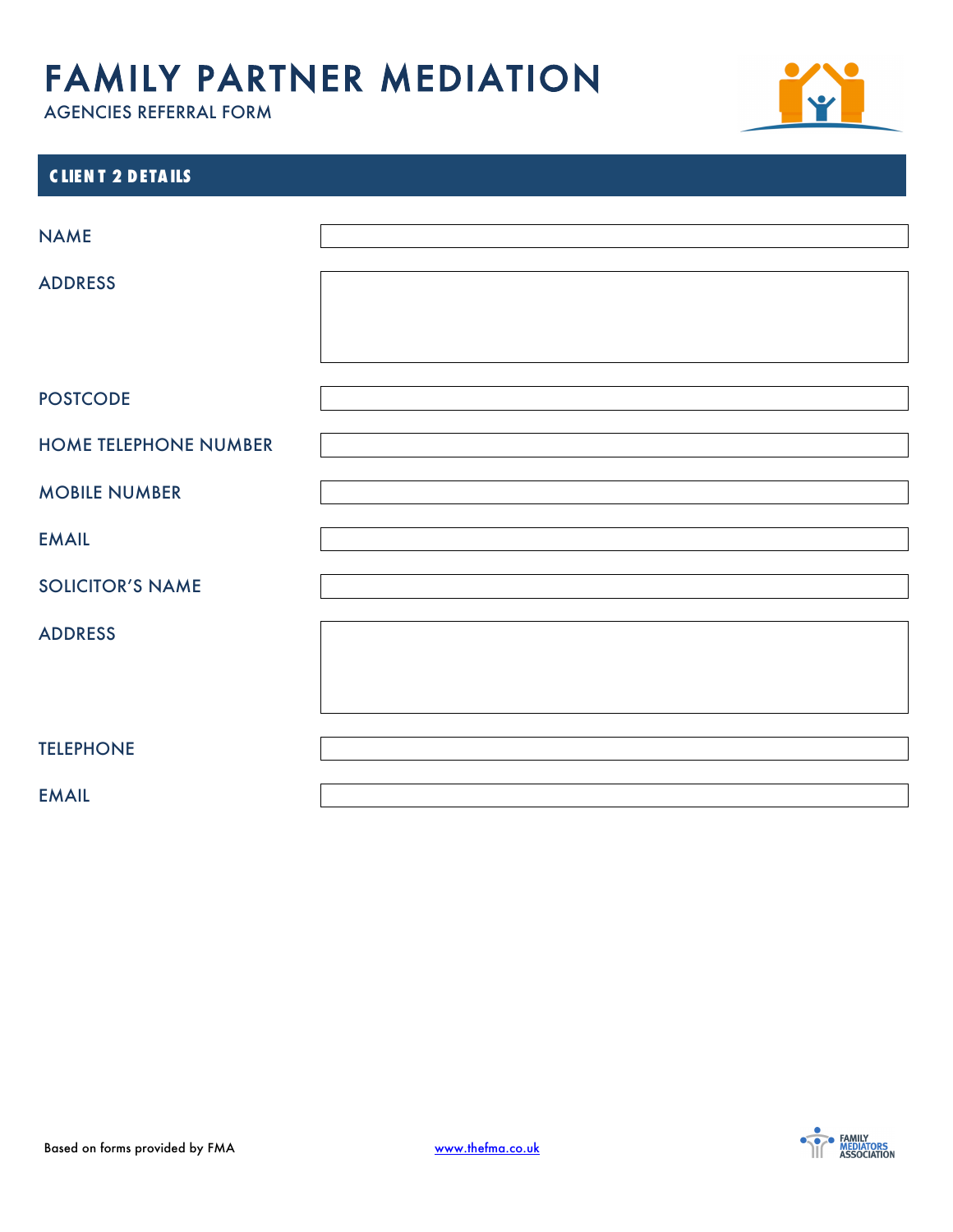

### **C HILDREN**

| <b>FIRST NAME</b>                      | <b>SURNAME</b> | <b>DATE OF BIRTH</b> | <b>LIVING WITH</b> |
|----------------------------------------|----------------|----------------------|--------------------|
|                                        |                |                      |                    |
|                                        |                |                      |                    |
|                                        |                |                      |                    |
|                                        |                |                      |                    |
|                                        |                |                      |                    |
|                                        |                |                      |                    |
|                                        |                |                      |                    |
|                                        |                |                      |                    |
|                                        |                |                      |                    |
|                                        |                |                      |                    |
|                                        |                |                      |                    |
|                                        |                |                      |                    |
| Are there any other children involved? |                | $\Box$ Yes $\Box$ No |                    |
| If Yes, please provide details below   |                |                      |                    |
|                                        |                |                      |                    |
|                                        |                |                      |                    |

#### **MA RRIA G E DETA ILS**

| <b>DATE OF MARRIAGE</b>    |  |
|----------------------------|--|
| <b>DATE OF SEPARATION</b>  |  |
| <b>DATE OF DECREE NISI</b> |  |
| DATE OF DECREE ABSOLUTE    |  |